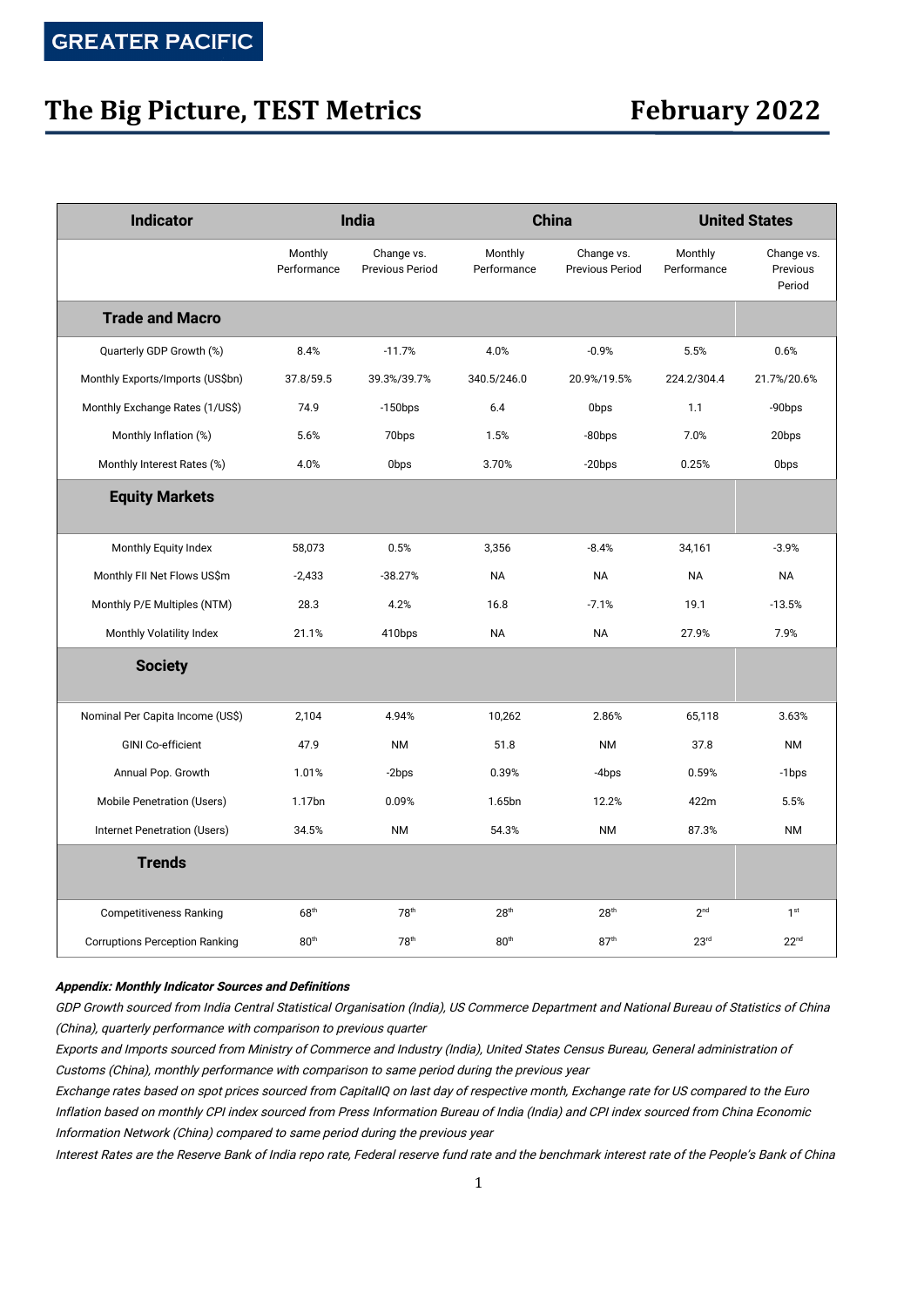### **The Big Picture, TEST Metrics February 2022**

Equity index measuring BSE SENSEX Index, DJIA and Shanghai Stock Exchange (SSE) sourced from CapitalIQ on the last day of the respective month

Net Foreign Institutional Investor flows sourced from National Securities Depository Ltd. (India) with data not available for China, comparison to same period during the previous year

Index P/E multiples measuring last twelve months price earnings ratios for BSE SENSEX, DJIA and SSE sourced from CapitalIQ, comparison to previous month

Volatility Index measuring expected volatility in the next 30 days sourced from National Stock Exchange (India), CBOE Global Markets (US) with no index available for China, change vs. previous month

Per capita income is in nominal US\$ (at current exchange rates) for CY2019 from the International Monetary Fund's World Economic Outlook Database

GINI Co-efficient based on World Economic Forum annual data for 2018

Population Growth based on UN – World Population Prospects 2019

Mobile telephony penetration for 2018 from World bank database

Internet penetration for 2017 from World bank database

Competitiveness Ranking based on World Economic Forum Global Competitiveness Ranking 2019 compared to 2018 data

Corruption Perception Ranking based on Transparency International's 2019 Corruption Perceptions Index compared to 2018 data

### **Greater Pacific Capital**

Greater Pacific Capital ("GPC") is an investment firm designed to identify and develop investing opportunities in the high growth market of India and its relationship to the global economy. GPC provides investors with a unique investing window into the India. GPC aims to be one of the leading modern pioneers in financing the growth and international positioning of great ideas in this complex and fast developing market. The design of GPC reflects this aim and has resulted in the firm building a high-quality team of internationally and locally experienced people who strive to work within a common culture, set of values and behaviours, who are international and diverse, professionally broad and who work together as partners with leaders who wish to create value from ideas.

For more information on our firm, strategy, philosophy and research and ideas, please visit: [https://www.greaterpacificcapital.com](https://www.greaterpacificcapital.com/)

For our research on India, please visit: <https://www.greaterpacificcapital.com/world/Investing#the-india-opportunity>

For more information on our fund, investments, and performance, please contact Lesley Whittle at: [lesley.whittle@greaterpacificcapital.com](mailto:lesley.whittle@greaterpacificcapital.com)

#### **Disclaimer**

The material contained herein is intended as <sup>a</sup> general market commentary. The style used is one of challenge. The commentary and any opinions expressed herein are those of individual members of the Research Team of Greater Pacific Capital and may differ from those of other Greater Pacific Capital divisions, employees and affiliates. The views expressed herein may accordingly differ from that contained in Greater Pacific Capital research reports and presentations. The above summary/prices/quotes/statistics have been obtained from sources deemed to be reliable, but we do not guarantee their accuracy or completeness; any yield referenced is indicative and subject to change and past performance is not <sup>a</sup> guarantee of future results.

This document does not constitute investment advice and any potential investments referenced should be treated as illustrative only. This material is not intended as an offer or solicitation for the purchase or sale of any financial instrument and the views expressed in this document should not be treated as recommendations to buy or sell any asset class or invest in any financial product. Neither Greater Pacific Capital nor any of its holding companies, subsidiaries, associated undertakings or controlling persons, nor any of their respective directors, officers, partners, employees, agents, representatives or advisers makes any document or warranty, express or implied, as to the accuracy or completeness of the information contained in this document nor as to the reasonableness of any assumption contained herein and any liability therefore (including in respect of direct, indirect or consequential loss or damage) is expressly disclaimed. Nothing contained herein is, or shall be relied upon as, <sup>a</sup> promise or document, whether as to the past or the future